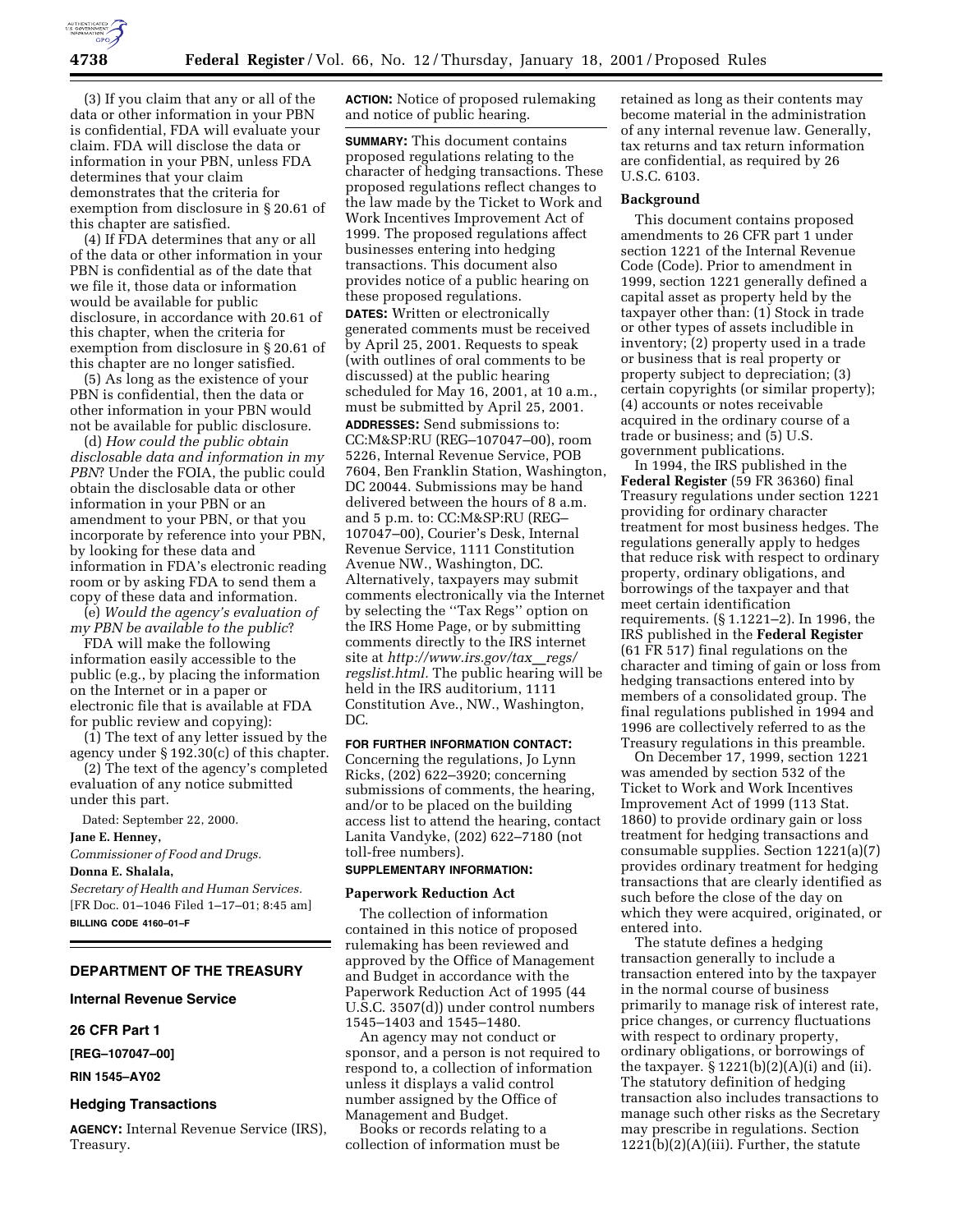grants the Secretary the authority to provide regulations to address the treatment of nonidentified or improperly identified hedging transactions, and hedging transactions involving related parties (sections  $1221(b)(2)(B)$  and  $(b)(3)$ , respectively). The statutory hedging provisions are effective for transactions entered into on or after December 17, 1999.

Section 1221(a)(8) provides that supplies of a type regularly consumed by the taxpayer in the ordinary course of a taxpayer's trade or business are not capital assets. That provision is effective for supplies held or acquired on or after December 17, 1999.

The legislative history to the hedging provisions states that Congress intended that the approach taken in the Treasury regulations with respect to the character of hedging transactions generally should be codified as an appropriate interpretation of present law. S. Rep. No. 201, 106th Cong., 1st Sess. 24 (1999). These proposed regulations conform the Treasury regulations to these statutory provisions.

# **Explanation of Provisions**

Paragraph (a) of the proposed regulations provides basic rules for the treatment of hedging transactions. The substance of these rules is the same as the rules under § 1.1221–2(a).

Accordingly, paragraph (a)(1) of the proposed regulations generally provides that property that is part of a hedging transaction, as defined in section 1221(b)(2)(A) and paragraph (b) of the proposed regulations, is not a capital asset. Paragraph (a)(2) of the proposed regulations provides a similar rule for short sales and options. Where a short sale or option is part of a hedging transaction, as defined, any gain or loss on the short sale or option is ordinary. Under paragraph (a)(3), if a transaction falls outside the regulations, gain or loss from the transaction is not made ordinary by the fact that property is a surrogate for a non-capital asset, that the transaction serves as insurance against a business risk, that the transaction serves a hedging function, or that the transaction serves a similar function or purpose. As under the Treasury regulations, Congress intended that the hedging rules be the exclusive means through which the gains and losses on hedging transactions are treated as ordinary. S. Rep. No. 201, 106th Cong., 1st Sess. 25 (1999).

The provisions of the proposed regulations generally apply to determine the character of gain or loss from transactions that also are subject to various international provisions of the Code. Paragraph (a)(4) of the proposed

regulations, however, provides that section 988 transactions are excluded from these regulations because gain or loss on those transactions is ordinary under section 988(a)(1). Paragraph (a)(4) of the proposed regulations also provides that the definition of a hedging transaction under § 1.1221–2(b) of the proposed regulations does not apply for purposes of the hedging exceptions to the subpart F rules of section 954(c) and certain hedging rules in the interest allocation regulations under section 864(e).

Regulations under § 1.482–8 will address risk management activities in the context of a global dealing operation. Thus, except to the extent provided in §§ 1.475(g)–2, 1.482–8, and 1.863–3(h), these regulations do not apply in determining the allocation and source of income for a participant in a global dealing operation or whether a risk management function related to the activities of a regular dealer in securities has been conducted.

Proposed regulations under §§ 1.882– 5 and 1.884–1 also refer to hedging under § 1.1221–2 for purposes of determining assets and liabilities of a foreign corporation for interest allocation and branch tax purposes. The IRS and Treasury are evaluating the appropriate requirements necessary to implement cross-border and worldwide hedging rules for these purposes and seek comments in this regard. Therefore, paragraph (a)(4) of the proposed regulations provides that the definition of hedging transaction in paragraph (b) of the proposed regulations is inapplicable in determining the hedging requirements under sections 882(c) and 884, except to the extent provided in regulations under those sections.

Paragraph (b) of the proposed regulations restates the definition of hedging transaction in section 1221(b)(2)(A). Under this rule, a hedging transaction is generally a transaction that a taxpayer enters into in the normal course of its business primarily to manage the risk of interest rate or price changes or currency fluctuations with respect to ordinary property, ordinary obligations, or borrowings of the taxpayer.

Paragraph (c) of the proposed regulations provides rules of application designed to ensure that the definition of hedging transaction is applied reasonably to include most common types of business hedges. Congress intended that the approach taken in the Treasury regulations with respect to the character of hedging transactions generally should be codified as an appropriate interpretation of present law. S. Rep. No. 201, 106th Cong., 1st

Sess. 24 (1999). The Senate Finance Committee believed that the Treasury regulations interpret risk reduction flexibly to provide hedging transaction treatment for fixed to floating hedges, certain written call options, dynamic hedges, partial hedges, recycled hedges, and hedges of aggregate risk (see § 1.1221–2(c)). *Id.* at n.12. The Committee believed that (depending on the facts) the treatment of those transactions as hedging transactions is appropriate and that it is also appropriate to modernize the definition of hedging transaction by providing risk management as the standard. *Id.* These proposed regulations revise the Treasury regulations to reflect the risk management standard.

Paragraph (c)(1) of the proposed regulations deals with the meaning of risk management. It provides that, except as otherwise provided in paragraph (c), a transaction satisfies the risk management standard if it reduces risk. To enter into a hedging transaction, the taxpayer must have risk when all of its operations are considered—that is, there must be risk on a ''macro'' basis. Nonetheless, a hedge of a single asset or liability, or pool of assets or liabilities, will be respected as managing risk if the hedge reduces the risk attributable to the item or items being hedged and if the hedge is reasonably calculated to reduce the overall risk of the taxpayer's operations. In addition, if a taxpayer hedges a particular asset or liability, or a pool of assets or liabilities, and the hedge is undertaken as part of a program to reduce the overall risk of the taxpayer's operations, the taxpayer need not show that the hedge reduces its overall risk.

Paragraph (c)(1) of the proposed regulations also recognizes that fixed to floating hedges and certain types of written options may manage risk and may be hedging transactions in appropriate situations. For example, a covered call with respect to assets held or a written put option with respect to assets to be acquired may be a hedging transaction.

In addition, paragraph (c)(1) of the proposed regulations provides that a hedging transaction includes a transaction that reverses or counteracts a hedging transaction. This rule recognizes that some transactions are used to eliminate some or all of the risk reduction accomplished through another hedging transaction. Although the transactions are not risk reducing if viewed independently, they are considered to be part of the larger hedging transaction.

Paragraph (c)(1) of the proposed regulations further provides that a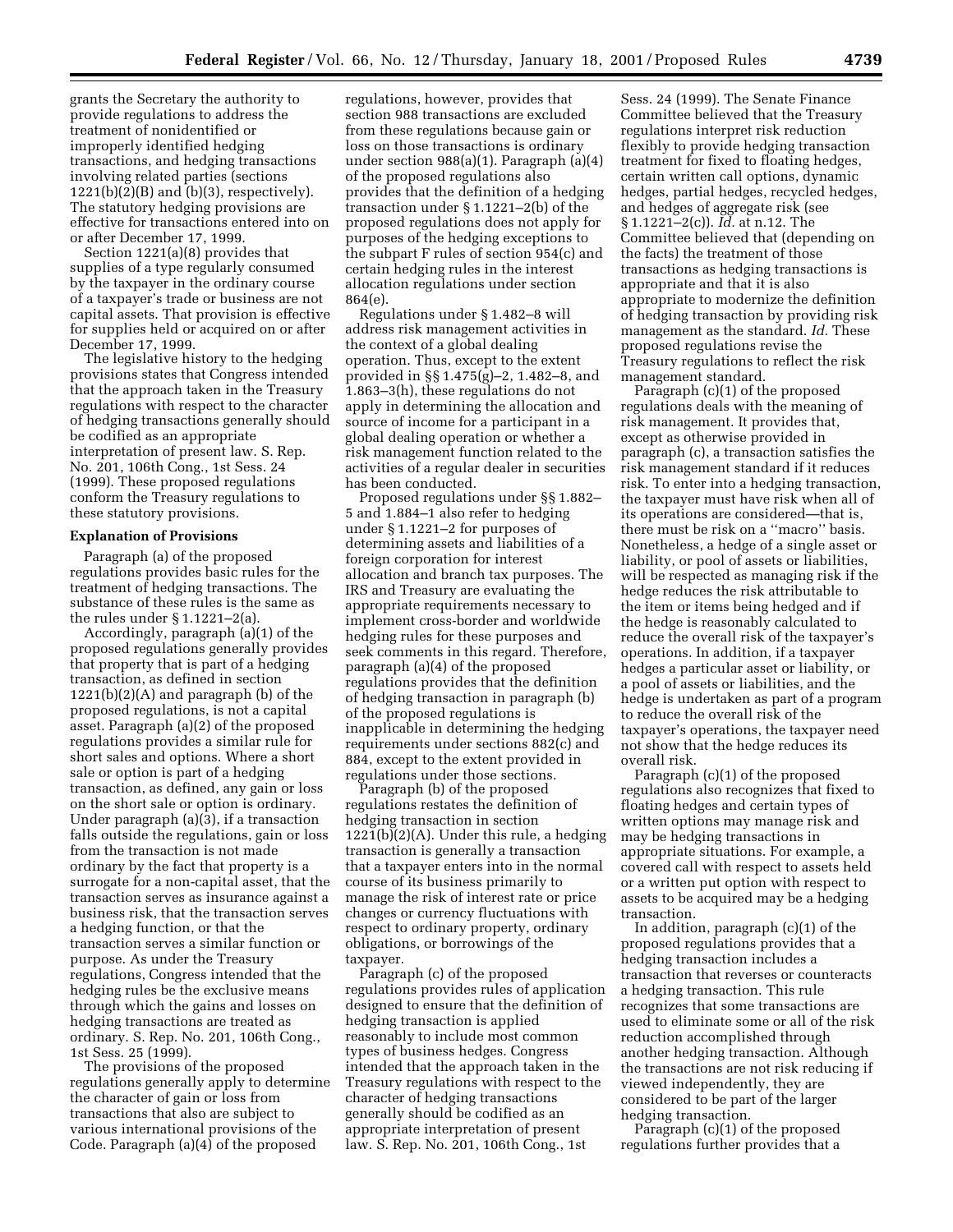taxpayer may hedge any part or all of its risk for any part of the period during which it has risk. The proposed regulations also provide that the fact that a taxpayer frequently enters into and terminates hedging positions is not relevant to whether transactions are hedging transactions.

Except as otherwise provided in paragraph (c) of the proposed regulations, a transaction that is not entered into primarily to reduce risk is not a hedging transaction. For example, the so-called ''store-on-the-board'' transaction, in which a taxpayer disposes of its production output and enters into a long futures contract with respect to the same product, is not a hedging transaction. In this example, the long futures contact could be viewed as a surrogate for the storage of the commodity. The net proceeds from the sale of the production output and the gain or loss on the long futures contract simulates the price at which the production output would have sold if it had been physically stored and sold at a later time. However, because the production output to which the futures contract relates has been sold, there is no underlying position (with respect to ordinary property held or to be held) that exposes the taxpayer to price risk. Thus, the long position does not reduce risk. Moreover, gain or loss on the contract is not treated as ordinary on the grounds that it is a surrogate for inventory.

Paragraph (c)(2) of the proposed regulations provides that a hedging transaction may be entered into by using a position that was a hedge of one asset or liability to hedge another asset or liability.

Paragraph (c)(3) of the proposed regulations provides that the acquisition of certain assets, such as investments, may not be a hedging transaction. Even though acquisition of these assets may involve some risk reduction, they typically are not acquired primarily to manage risk. For example, a taxpayer's interest rate risk from a floating rate borrowing may be reduced by the purchase of debt instruments that bear a comparable floating rate. The proposed regulations provide that the acquisition of the debt instruments, however, is not made primarily to reduce risk and, therefore, is not a hedging transaction. Similarly, borrowings generally are not made primarily to manage risk. The IRS and Treasury request comments on the circumstances in which the acquisition of debt instruments or borrowings are made primarily to manage risk.

Paragraph (c)(4) defines the normal course requirement of paragraph (b) to include any transaction entered into in furtherance of a taxpayer's trade or business. Thus, for example, a liability hedge meets this requirement regardless of whether the liability is undertaken to fund current operations, an acquisition, or an expansion of a taxpayer's business. This definition does not apply to other uses of the term ''normal course'' in the Code or regulations.

Paragraph (c)(5) of the proposed regulations provides that a hedge of property or of an obligation is a hedging transaction only if a sale or exchange of the property, or performance or termination of the obligation, could not produce capital gain or loss. The special rule in the Treasury regulations for noninventory supplies (§ 1.1221– 2(c)(5)(ii)), however, is not contained in these proposed regulations. Under the noninventory supply rule, if a taxpayer sells only a negligible amount of a noninventory supply, then, only for purposes of determining whether a hedge of the purchase of that noninventory supply is a hedging transaction, that noninventory supply is treated as ordinary property. This rule is not being proposed because section 1221(a)(8) generally provides ordinary gain or loss treatment for consumable supplies held or acquired on or after December 17, 1999.

Paragraph (c)(6) of the proposed regulations provides that the status of liability hedges as hedging transactions is determined without regard to the use that is made of the proceeds of a borrowing so long as the transaction is entered into in furtherance of the taxpayer's trade or business. The Service and Treasury believe that a liability hedge should not fail to qualify as a hedging transaction because the proceeds of the borrowing being hedged are used to purchase a capital asset.

Paragraph (c)(7) of the proposed regulations provides that, in the case of hedges of aggregate risk, all but a de minimis amount of the risk being hedged must be attributable to ordinary property, ordinary obligations, or borrowings.

Although the purpose of the rules in paragraph (c) is to ensure that the definition of hedging transaction will be interpreted reasonably to cover most common business hedges, not all hedges are intended to be covered. For example, the regulations do not apply where a taxpayer hedges a dividend stream, the overall profitability of a business unit, or other business risks that do not relate directly to interest rate or price changes or currency fluctuations with respect to ordinary property, ordinary obligations, or borrowings. Moreover, the regulations

do not provide ordinary treatment for gain or loss from the disposition of stock where, for example, the stock is acquired to protect the goodwill or business reputation of the acquirer or to ensure the availability of goods.

Paragraph (c)(8) of the proposed regulations provides that a hedging transaction does not include a transaction entered into to manage risks other than interest rate or price changes, or currency fluctuations, unless a regulation, revenue ruling, or revenue procedure provides otherwise. Thus, until such guidance is published, a hedge of volume or revenue fluctuations is not a hedging transaction. One example of this type of hedge is a weather derivative used by an energy producer to hedge against the decrease in volume of sales from variations in weather patterns.

The IRS is considering whether to expand the definition of hedging transaction to include transactions that manage risks other than interest rate or price changes, or currency fluctuations with respect to ordinary property, ordinary obligations or borrowings of the taxpayer. The Service solicits comments on the types of risks that should be covered, including specific examples of derivative transactions that may be incorporated into future guidance.

The status of so-called ''gap'' hedges is not separately addressed in paragraph (c) of the proposed regulations. Insurance companies, for example, sometimes hedge the ''gap'' between their liabilities and the assets that fund them. Under the proposed regulations, a hedge of those assets does not qualify as a hedging transaction if the assets are capital assets. Whether a gap hedge qualifies as a liability hedge is a question of fact and depends on whether it is more closely associated with the liabilities than with the assets. For example, a contract to purchase assets is generally not a liability hedge even if the assets are being purchased to fund the liability. Other gap hedges may be appropriately treated as liability hedges and, therefore, may qualify as hedging transactions.

The rules in paragraphs (d), (e) and (f) of the proposed regulations, covering consolidated group hedging, identification and recordkeeping rules, and the effect of identification and nonidentification, respectively, are generally unchanged from the corresponding rules in the Treasury regulations. This is because Congress generally intended to codify the approach to hedging transactions that was taken in the Treasury regulations. S.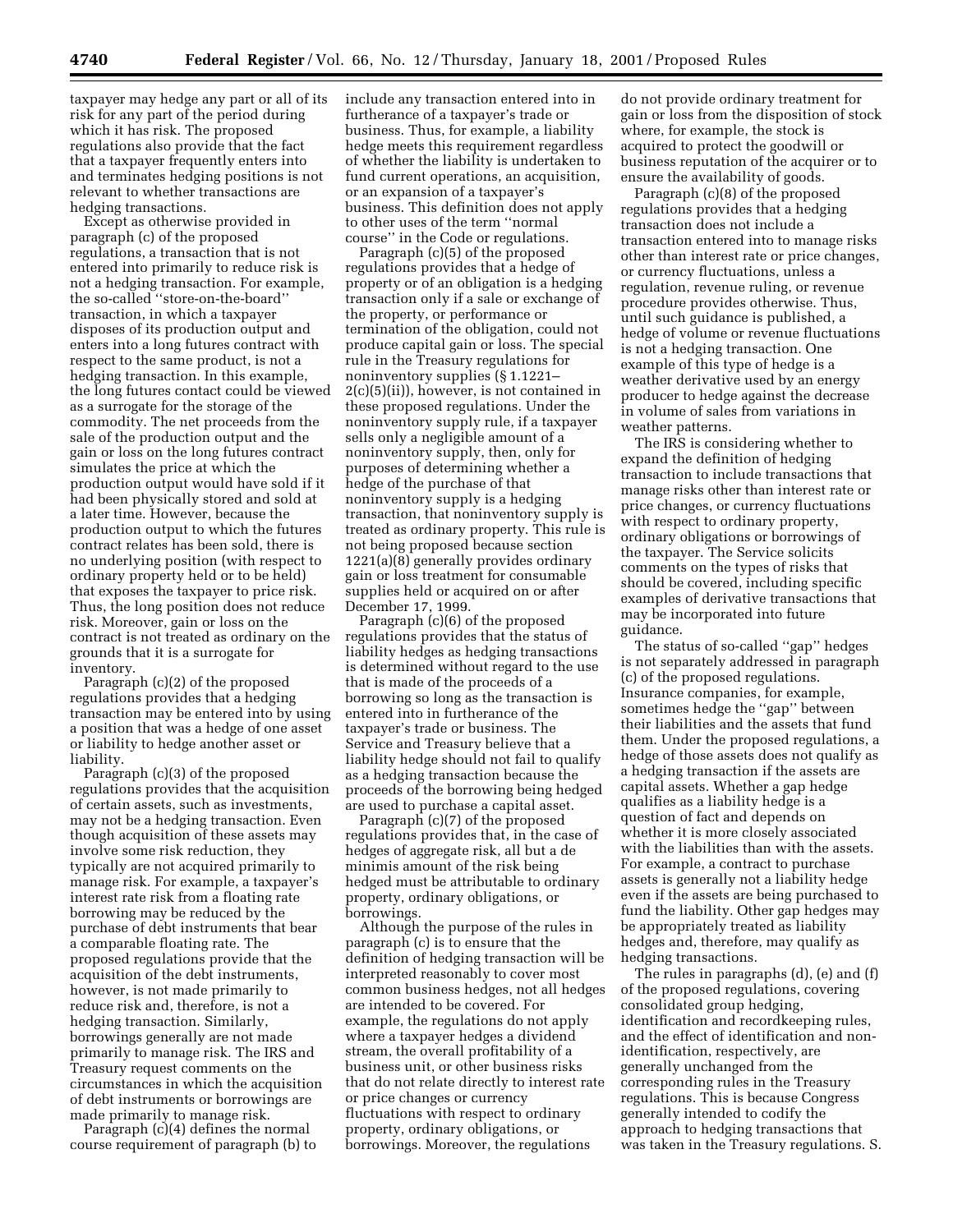Rep. No. 201, 106th Cong., 1st Sess. 24 (1999).

Paragraph (d) of the proposed regulations provides rules applicable to hedging by members of a consolidated group. The proposed regulations retain the single-entity approach of the Treasury regulations. That is, they treat the risk of one member of the group as the risk of the other members, as if all the members were divisions of a single corporation. Thus, a member of a consolidated group that hedges the risk of another member by entering into a transaction with a third party may receive ordinary gain or loss treatment on that transaction if the transaction otherwise qualifies as a hedging transaction.

Under this single-entity approach, intercompany transactions are neither hedging transactions nor hedged items. Because they are treated as transactions between divisions of a single corporation, intercompany transactions do not manage the risk of that single corporation and, therefore, fail to qualify as hedging transactions.

The proposed regulations also retain the separate-entity election of the Treasury regulations, permitting a consolidated group to treat its members as separate entities when applying the hedging rules. The election is made by attaching a statement to the group's federal income tax return.

For a group that elects separate-entity treatment, an intercompany transaction is treated as a hedging transaction if and only if: (1) It would qualify as a hedging transaction if entered into with an unrelated party; and (2) it is entered into with a member that, under its method of accounting, marks its position in the intercompany transaction to market. If these requirements are satisfied, the member with respect to which it is an intercompany hedging transaction must account for its position in the transaction under § 1.446–4, and, if that member properly identifies the transaction as a hedging transaction, each member treats the gain or loss from its position in the transaction as ordinary.

The proposed regulations provide that, even when these two requirements are met, these regulations supplant only the character and timing rules of § 1.1502–13. Other aspects of the transaction, such as the source of the gain or loss, are unaffected by these regulations and thus may be governed by other portions of § 1.1502–13.

Pursuant to section 1221(a)(7), paragraph (e)(1) of the proposed regulations provides that hedging transactions must be identified before the close of the day on which they are

entered into. Paragraph (e)(2) of the proposed regulations requires that the item, items, or aggregate risk being hedged be identified substantially contemporaneously with entering into the hedging transaction. The identification must be made no more than 35 days after entering into the hedging transaction.

Paragraph (e)(3) of the proposed regulations contains a series of special rules for identifying certain types of hedging transactions. In the case of inventory, the identification must specify the type or class of inventory to which the hedge relates. If particular inventory purchases or sales transactions are being hedged, the taxpayer must also identify the expected date and the amount to be acquired or sold. In the case of hedges of aggregate risk, the identification requirement is satisfied if a taxpayer's records contain a description of the hedging program and if there is a system for identifying transactions as entered into as part of that program. The intent underlying this rule is to provide verifiable information with respect to the item being hedged without requiring the taxpayer to identify individually the many items that give rise to the aggregate risk being hedged.

Paragraph (e)(4) of the proposed regulations provides rules with respect to how an identification is made. It must be clear that the identification is being made for tax purposes. In lieu of separately identifying each transaction, however, a taxpayer may establish a system in which identification is indicated by the type of transaction or the manner in which the transaction is consummated or recorded.

Paragraph (e)(5) of the proposed regulations deals with the required identification where the taxpayer is a member of a consolidated group, and paragraph (e)(6) of the proposed regulations provides that an identification for purposes of section 1256(e)(2) is also an identification for purposes of § 1.1221–2(e)(1).

Pursuant to section 1221(b)(2)(B), paragraph (f) of the proposed regulations deals with the effect of identification and non-identification. The rules in this paragraph are the same as the rules in paragraph (f) of the Treasury regulations.

The proposed regulations under section 1256 generally restate the rules of § 1.1256(e)–1 that coordinate the identification of hedges for purposes of section 1256(e). The citations to section  $1256(e)(2)(C)$  in the Treasury regulations have been replaced with citations to section 1256(e)(2) in the proposed regulations.

### *Proposed Effective Date*

The proposed regulations are proposed to be effective for transactions entered into on or after January 18, 2001. However, the IRS will not challenge any transaction entered into on or after December 17, 1999, and before January 18, 2001 that satisfies the provisions of these proposed regulations.

#### **Special Analyses**

It has been determined that this notice of proposed rulemaking is not a significant regulatory action as defined in Executive Order 12866. Therefore, a regulatory assessment is not required. It is hereby certified that the collection of information in these regulations will not have a significant economic impact on a substantial number of small entities. This certification is based upon the fact that very few small businesses enter into hedging transactions due to their cost and complexity. Further, those small businesses that hedge enter into very few hedging transactions because hedging transactions are costly, complex, and require constant monitoring and a sophisticated understanding of the capital markets. Therefore, a Regulatory Flexibility analysis under the Regulatory Flexibility Act (5 U.S.C. chapter 6) is not required. Pursuant to section 7805(f) of the Internal Revenue Code, this notice of proposed rulemaking will be submitted to the Chief Counsel for Advocacy of the Small Business Administration for comment on its impact on small business.

### **Comments and Public Hearing**

Before these proposed regulations are adopted as final regulations, consideration will be given to any electronic or written comments (a signed original and eight (8) copies of written comments) that are submitted timely (in the manner described in **ADDRESSES**) to the IRS. The IRS and Treasury request comments on the clarity of the proposed rules and how they may be made easier to understand. All comments will be available for public inspection and copying.

A public hearing has been scheduled for May 16, 2001, beginning at 10 a.m., in the IRS auditorium, Internal Revenue Building, 1111 Constitution Avenue, NW., Washington, DC. Due to building security procedures, visitors must enter at the 10th Street entrance, located between Constitution and Pennsylvania Avenues, NW. In addition, all visitors must present photo identification to enter the building. Because of access restrictions, visitors will not be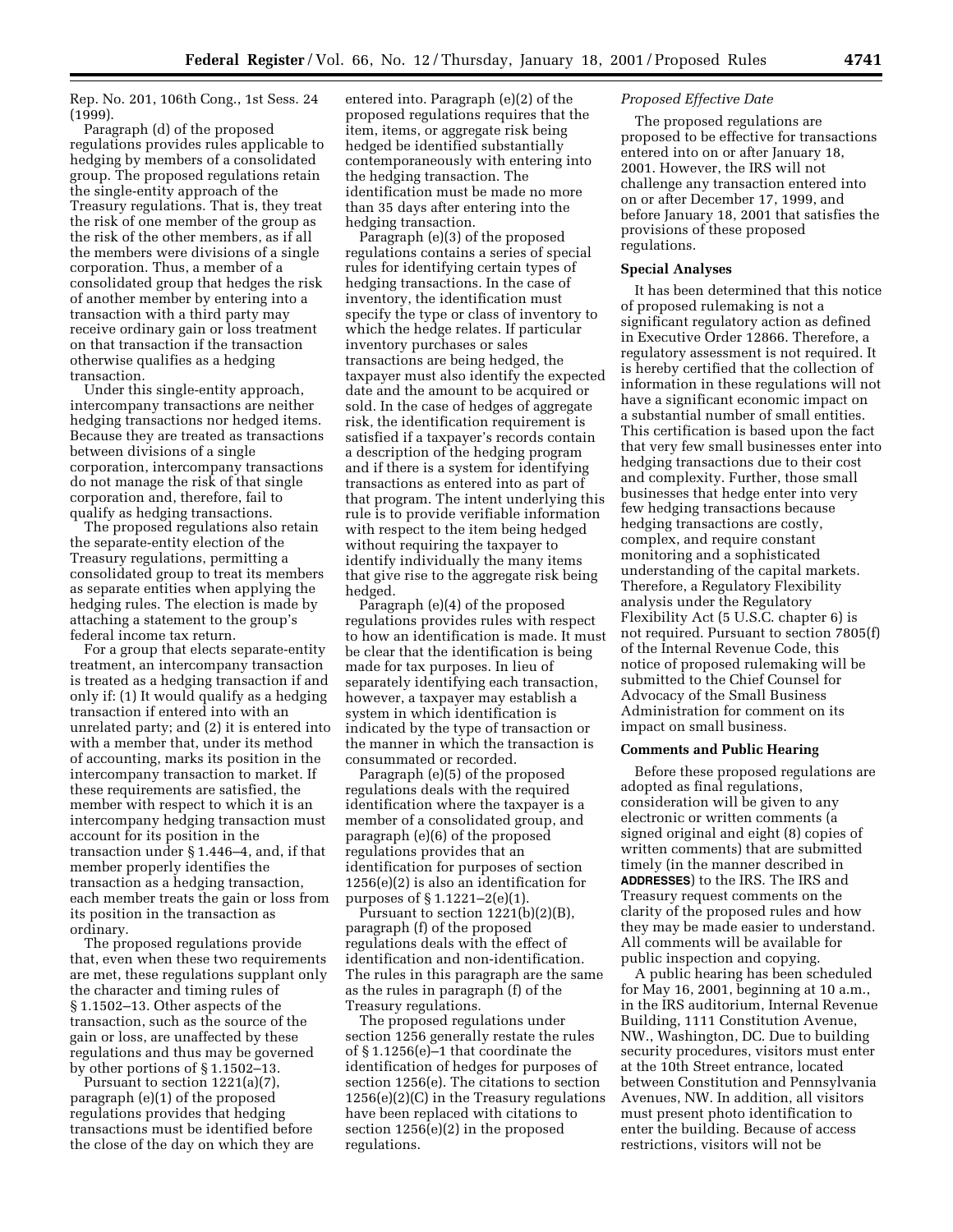admitted beyond the immediate entrance area more than 15 minutes before the hearing starts. For information about having your name placed on the building access list to attend the hearing, see **FOR FURTHER INFORMATION CONTACT**.

The rules of 26 CFR 601.601(a)(3) apply to the hearing. Persons who wish to present oral comments at the hearing must submit written comments and an outline of topics to be discussed and the time to be devoted to each topic (signed original and eight (8) copies) by April 25, 2001. A period of 10 minutes will be allotted to each person making comments. An agenda showing the scheduling of the speakers will be prepared after the deadline for receiving outlines has passed. Copies of the agenda will be available free of charge at the hearing.

## **Drafting Information**

The principal author of these regulations is Jo Lynn Ricks, Office of the Associate Chief Counsel (Financial Institutions and Products). However, other personnel from the IRS and Treasury Department participated in their development.

#### **List of Subjects**

### *26 CFR Part 1*

Income taxes, Reporting and recordkeeping requirements.

### *26 CFR Part 602*

Reporting and recordkeeping requirements.

# **Proposed Amendments to the Regulations**

Accordingly, 26 CFR part 1 is proposed to be amended as follows:

## **PART 1—INCOME TAXES**

**Paragraph 1.** The authority citation for part 1 is amended by revising the entry for § 1.1221 to read as follows:

**Authority:** 26 U.S.C. 7805 \* \* \* § 1.1221– 2 also issued under 26 U.S.C. 1221(b)(2)(A)(iii), (b)(2)(B), and (b)(3). \* \* \*

Par. 2. Section 1.1221-2 is revised to read as follows:

## **§ 1.1221–2 Hedging transactions.**

(a) *Treatment of hedging transactions*—(1) *In general.* This section governs the treatment of hedging transactions under section 1221(a)(7). Except as provided in paragraph (f)(2) of this section, the term capital asset does not include property that is part of a hedging transaction (as defined in paragraph (b) of this section).

(2) *Short sales and options.* This section also governs the character of gain or loss from a short sale or option that is part of a hedging transaction. Except as provided in paragraph (f)(2) of this section, gain or loss on a short sale or option that is part of a hedging transaction (as defined in paragraph (b) of this section) is ordinary income or loss.

(3) *Exclusivity.* If a transaction is not a hedging transaction as defined in paragraph (b) of this section, gain or loss from the transaction is not made ordinary on the grounds that property involved in the transaction is a surrogate for a noncapital asset, that the transaction serves as insurance against a business risk, that the transaction serves a hedging function, or that the transaction serves a similar function or purpose.

(4) *Coordination with other sections*— (i) *Section 988.* This section does not apply to determine the character of gain or loss realized on a section 988 transaction as defined in section  $988(c)(1)$  or realized with respect to any qualified fund as defined in section 988(c)(1)(E)(iii).

(ii) *Sections 864(e) and 954(c).* Except as otherwise provided in regulations issued pursuant to sections 864(e) and 954(c), the definition of hedging transaction in paragraph (b) of this section does not apply for purposes of sections 864(e) and 954(c).

(iii) *Global dealing operation.* Except as otherwise provided in §§ 1.475(g)–2, 1.482–8, and 1.863–3(h), the rules of application for purposes of the definition of a hedging transaction in paragraph (c) of this section do not apply in determining the allocation and source of income with respect to a participant in a global dealing operation or in determining whether a risk management function related to the activities of a regular dealer in securities has been conducted. See § 1.482–8(a) for the definitions of global dealing operation, regular dealer in securities, and participant.

(iv) *Sections 882(c) and 884.* Except as otherwise provided in regulations issued under sections 882(c) and 884, the definition of hedging transaction in paragraph (b) of this section does not apply for purposes of those sections.

(b) *Hedging transaction defined.* Section 1221(b)(2)(A) provides that a hedging transaction is any transaction that a taxpayer enters into in the normal course of the taxpayer's trade or business primarily—

(1) To manage risk of price changes or currency fluctuations with respect to ordinary property (as defined in paragraph (c)(5) of this section) that is held or to be held by the taxpayer;

(2) To manage risk of interest rate or price changes or currency fluctuations with respect to borrowings made or to be made, or ordinary obligations incurred or to be incurred, by the taxpayer; or

(3) To manage such other risks as the Secretary may prescribe in regulations (see paragraph (c)(8) of this section).

(c) *Rules of application.* The rules of this paragraph (c) apply for purposes of the definition of the term hedging transaction in section 1221(b)(2)(A) and paragraph (b) of this section. These rules must be interpreted reasonably and consistently with the purposes of this section. Where no specific rules of application control, the definition of hedging transaction must be interpreted reasonably and consistently with the purposes of section 1221(b)(2)(A) and this section.

(1) *Managing risk*—(i) *Transactions that manage risk.* Whether a transaction manages a taxpayer's risk is determined based on all of the facts and circumstances surrounding the taxpayer's business and the transaction. In general, a taxpayer's hedging strategies and policies as reflected in the taxpayer's minutes or other records are evidence of whether particular transactions were entered into primarily to manage the taxpayer's risk.

(ii) *Micro and macro hedges*—(A) *In general.* A taxpayer has risk of a particular type only if it is at risk when all of its operations are considered. Nonetheless, a hedge of a particular asset or liability generally will be respected as managing risk if it reduces the risk attributable to the asset or liability and if it is reasonably expected to reduce the overall risk of the taxpayer's operations. If a taxpayer hedges particular assets or liabilities, or groups of assets or liabilities, and the hedges are undertaken as part of a program that, as a whole, is reasonably expected to reduce the overall risk of the taxpayer's operations, the taxpayer generally does not have to demonstrate that each hedge that was entered into pursuant to the program reduces its overall risk.

(B) *Fixed-to-floating hedges.* Under the principles of paragraph  $(c)(1)(ii)(A)$ of this section, a transaction that economically converts an interest rate or price from a fixed rate or price to a floating rate or price may manage risk. For example, if a taxpayer's income varies with interest rates, the taxpayer may be at risk if it has a fixed rate liability. Similarly, a taxpayer with a fixed cost for its inventory may be at risk if the price at which the inventory can be sold varies with a particular factor. Thus, a transaction that converts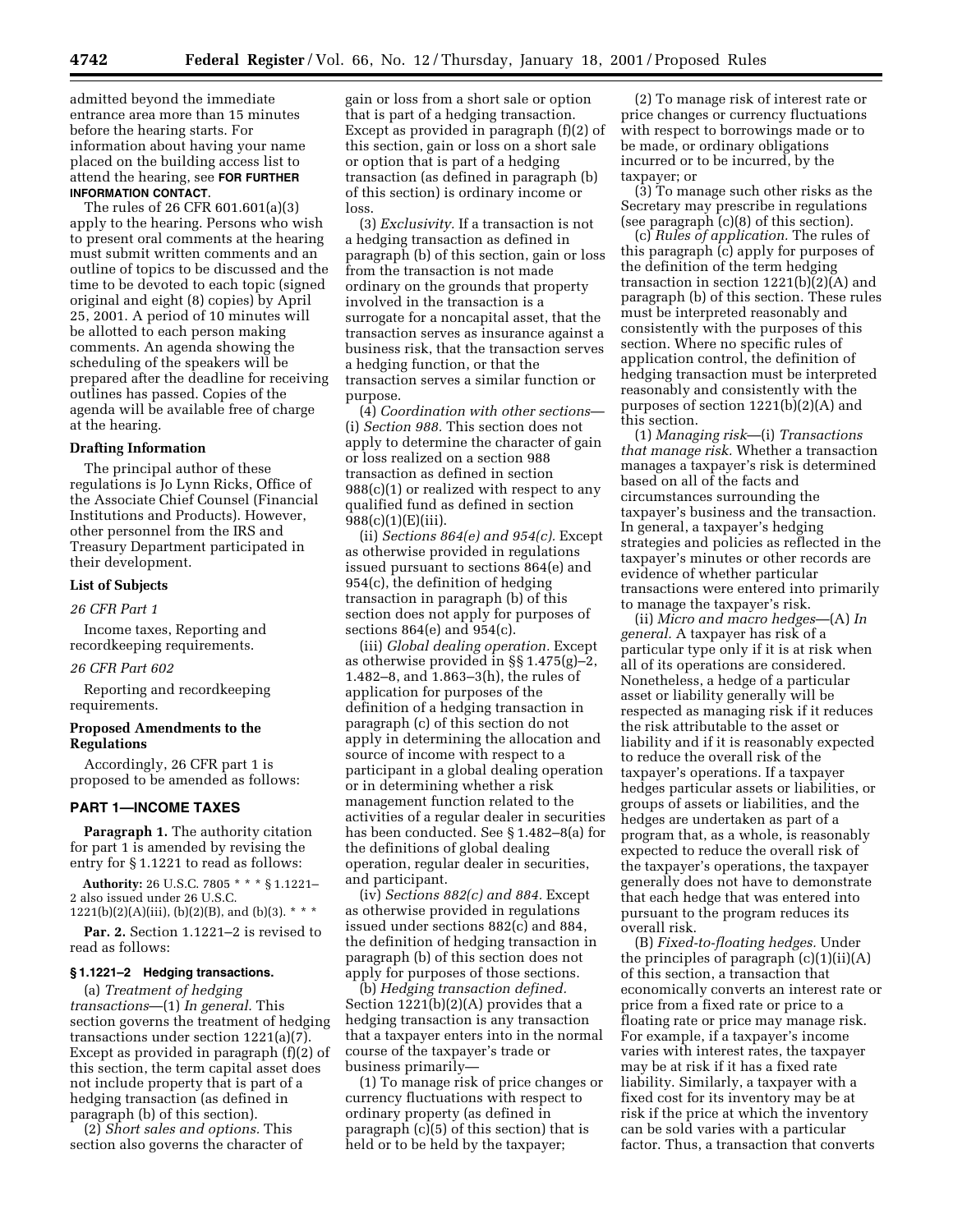an interest rate or price from fixed to floating may be a hedging transaction.

(iii) *Written options.* A written option may manage risk. For example, in appropriate circumstances, a written call option with respect to assets held by a taxpayer or a written put option with respect to assets to be acquired by a taxpayer may be a hedging transaction. See also paragraph  $(c)(1)(v)$  of this section.

(iv) *Extent of risk management.* A taxpayer may hedge all or any portion of its risk for all or any part of the period during which it is exposed to the risk.

(v) *Transactions that counteract hedging transactions.* If a transaction is entered into primarily to counteract all or any part of the risk reduction effected by one or more hedging transactions, the transaction is a hedging transaction. For example, if a written option is used to reduce or eliminate the risk reduction obtained from another position such as a purchased option, then it may be a hedging transaction.

(vi) *Number of transactions.* The fact that a taxpayer frequently enters into and terminates positions (even if done on a daily or more frequent basis) is not relevant to whether these transactions are hedging transactions. Thus, for example, a taxpayer hedging the risk associated with an asset or liability may frequently establish and terminate positions that hedge that risk, depending on the extent the taxpayer wishes to be hedged. Similarly, if a taxpayer maintains its level of risk exposure by entering into and terminating a large number of transactions in a single day, its transactions may nonetheless qualify as hedging transactions.

(vii) *Transactions that do not manage risk.* A transaction that is not entered into to reduce a taxpayer's risk does not manage risk. For example, assume that a taxpayer produces a commodity for sale, sells the commodity, and enters into a long futures or forward contract in that commodity in the hope that the price will increase. Because the long position does not reduce risk, and is not otherwise treated as a hedging transaction in this paragraph (c), the transaction is not a hedging transaction. Moreover, gain or loss on the contract is not made ordinary on the grounds that it is a surrogate for inventory. See paragraph (a)(3) of this section.

(2) *Entering into a hedging transaction.* A taxpayer may enter into a hedging transaction by using a position that was a hedge of one asset or liability as a hedge of another asset or liability (recycling).

(3) *No investments as hedging transactions.* If an asset (such as an

investment) is not acquired primarily to manage risk, the purchase or sale of that asset is not a hedging transaction even if the terms of the asset limit or reduce the taxpayer's risk with respect to other assets or liabilities. For example, a taxpayer's interest rate risk from a floating rate borrowing may be reduced by the purchase of debt instruments that bear a comparable floating rate. The acquisition of the debt instruments, however, is not a hedging transaction because the transaction is not entered into primarily to reduce the taxpayer's risk. Similarly, borrowings generally are not made primarily to manage risk.

(4) *Normal course.* Solely for purposes of paragraph (b) of this section, if a transaction is entered into in furtherance of a taxpayer's trade or business, the transaction is entered into in the normal course of the taxpayer's trade or business. This rule applies even if the risk to be managed relates to the expansion of an existing business or the acquisition of a new trade or business.

(5) *Ordinary property and obligations.* Property is ordinary property to a taxpayer only if a sale or exchange of the property by the taxpayer could not produce capital gain or loss regardless of the taxpayer's holding period when the sale or exchange occurs. Thus, for example, property used in a trade or business within the meaning of section 1231(b) (determined without regard to the holding period specified in that section) is not ordinary property. An obligation is an ordinary obligation if performance or termination of the obligation by the taxpayer could not produce capital gain or loss. For purposes of the preceding sentence, termination has the same meaning as in section 1234A.

(6) *Borrowings.* Whether hedges of a taxpayer's debt issuances (borrowings) are hedging transactions is determined without regard to the use of the proceeds of the borrowing.

(7) *Hedging an aggregate risk.* The term hedging transaction includes a transaction that manages an aggregate risk of interest rate changes, price changes, and/or currency fluctuations only if all of the risk, or all but a de minimis amount of the risk, is with respect to ordinary property, ordinary obligations, or borrowings.

(8) *Hedges of other risks.* Except as otherwise determined in a regulation, revenue ruling, or revenue procedure, a hedging transaction does not include a transaction entered into to manage risks other than interest rate or price changes, or currency fluctuations.

(d) *Hedging by members of a consolidated group*—(1) *General rule: single-entity approach.* For purposes of

this section, the risk of one member of a consolidated group is treated as the risk of the other members as if all of the members of the group were divisions of a single corporation. For example, if any member of a consolidated group hedges the risk of another member of the group by entering into a transaction with a third party, that transaction may potentially qualify as a hedging transaction. Conversely, intercompany transactions are not hedging transactions because, when considered as transactions between divisions of a single corporation, they do not manage the risk of that single corporation.

(2) *Separate-entity election.* In lieu of the single-entity approach specified in paragraph (d)(1) of this section, a consolidated group may elect separateentity treatment of its hedging transactions. If a group makes this separate-entity election, the following rules apply.

(i) *Risk of one member not risk of other members.* Notwithstanding paragraph (d)(1) of this section, the risk of one member is not treated as the risk of other members.

(ii) *Intercompany transactions.* An intercompany transaction is a hedging transaction (an intercompany hedging transaction) with respect to a member of a consolidated group if and only if it meets the following requirements—

(A) The position of the member in the intercompany transaction would qualify as a hedging transaction with respect to the member (taking into account paragraph (d)(2)(i) of this section) if the member had entered into the transaction with an unrelated party; and

(B) The position of the other member (the marking member) in the transaction is marked to market under the marking member's method of accounting.

(iii) *Treatment of intercompany hedging transactions.* An intercompany hedging transaction (that is, a transaction that meets the requirements of paragraphs (d)(2)(ii)(A) and (B) of this section) is subject to the following rules—

(A) The character and timing rules of § 1.1502–13 do not apply to the income, deduction, gain, or loss from the intercompany hedging transaction; and

(B) Except as provided in paragraph (f)(3) of this section, the character of the marking member's gain or loss from the transaction is ordinary.

(iv) *Making and revoking the election.* Unless the Commissioner otherwise prescribes, the election described in this paragraph (d)(2) must be made in a separate statement saying ''[Insert Name and Employer Identification Number of Common Parent] HEREBY ELECTS THE APPLICATION OF SECTION 1.1221–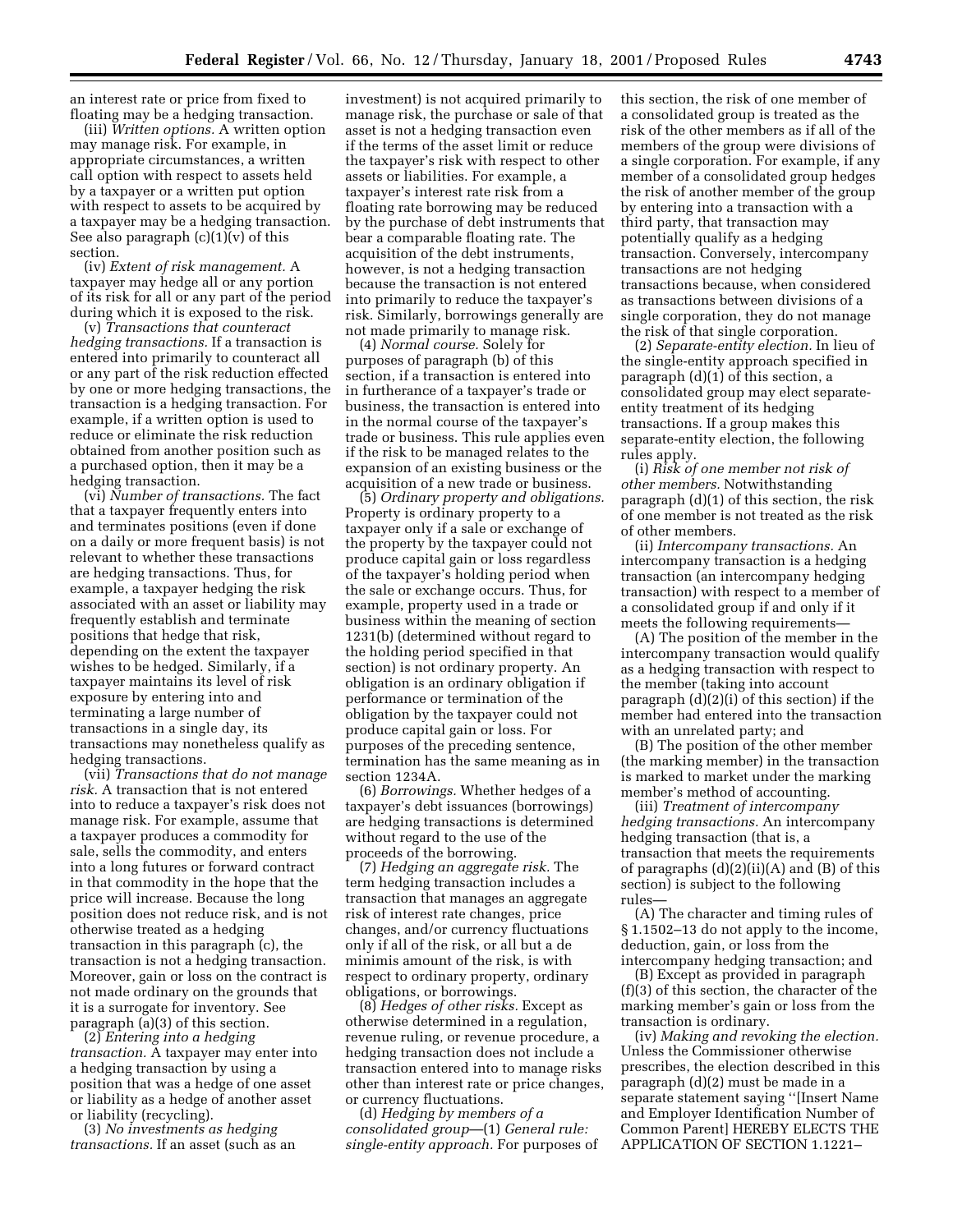2(d)(2) (THE SEPARATE-ENTITY APPROACH).'' The statement must also indicate the date as of which the election is to be effective. The election must be signed by the common parent and filed with the group's federal income tax return for the taxable year that includes the first date for which the election is to apply. The election applies to all transactions entered into on or after the date so indicated. The election may be revoked only with the consent of the Commissioner.

(3) *Definitions.* For definitions of consolidated group, divisions of a single corporation, group, intercompany transactions, and member, see section 1502 and the regulations thereunder.

(4) *Examples.* The following examples illustrate this paragraph (d):

*General Facts.* In these examples, *O* and *H* are members of the same consolidated group. *O*'s business operations give rise to interest rate risk ''*A*,'' which *O* wishes to hedge. *O* enters into an intercompany transaction with *H* that transfers the risk to *H*. *O*'s position in the intercompany transaction is  $\lq \bar{B}$ ," and *H*'s position in the transaction is ''*C*.'' *H* enters into position ''*D*'' with a third party to reduce the interest rate risk it has with respect to its position *C*. *D* would be a hedging transaction with respect to risk *A* if *O*'s risk *A* were *H*'s risk.

*Example 1. Single-entity treatment*—(i) *General rule*. Under paragraph (d)(1) of this section, *O*'s risk *A* is treated as *H*'s risk, and therefore *D* is a hedging transaction with respect to risk *A*. Thus, the character of *D* is determined under the rules of this section, and the income, deduction, gain, or loss from *D* must be accounted for under a method of accounting that satisfies § 1.446–4. The intercompany transaction *B*–*C* is not a hedging transaction and is taken into account under § 1.1502–13.

(ii) *Identification*. *D* must be identified as a hedging transaction under paragraph (e)(1) of this section, and *A* must be identified as the hedged item under paragraph (e)(2) of this section. Under paragraph (e)(5) of this section, the identification of *A* as the hedged item can be accomplished by identifying the positions in the intercompany transaction as hedges or hedged items, as appropriate. Thus, substantially contemporaneous with entering into  $D$ ,  $\overrightarrow{H}$  may identify  $C$  as the hedged item and *O* may identify *B* as a hedge and *A* as the hedged item.

*Example 2. Separate-entity election; counterparty that does not mark to market.* In addition to the *General Facts* stated above, assume that the group makes a separateentity election under paragraph (d)(2) of this section. If *H* does not mark *C* to market under its method of accounting, then *B* is not a hedging transaction, and the *B*–*C* intercompany transaction is taken into account under the rules of section 1502. *D* is not a hedging transaction with respect to *A*, but *D* may be a hedging transaction with respect to *C* if *C* is ordinary property or an ordinary obligation and if the other requirements of paragraph (b) of this section

are met. If *D* is not part of a hedging transaction, then *D* may be part of a straddle for purposes of section 1092.

*Example 3.* Separate-entity election; counterparty that marks to market. The facts are the same as in *Example 2* above, except that *H* marks *C* to market under its method of accounting. Also assume that *B* would be a hedging transaction with respect to risk *A* if *O* had entered into that transaction with an unrelated party. Thus, for *O*, the *B*–*C* transaction is an intercompany hedging transaction with respect to *O*'s risk *A*, the character and timing rules of § 1.1502–13 do not apply to the *B*–*C* transaction, and *H*'s income, deduction, gain, or loss from *C* is ordinary. However, other attributes of the items from the *B*–*C* transaction are determined under § 1.1502–13. *D* is a hedging transaction with respect to *C* if it meets the requirements of paragraph (b) of this section.

(e) *Identification and recordkeeping*—(1) *Same-day identification of hedging transactions.* Under section 1221(a)(7), a taxpayer that enters into a hedging transaction (including recycling an existing hedging transaction) must clearly identify it as a hedging transaction before the close of the day on which the taxpayer acquired, originated, or entered into the transaction (or recycled the existing hedging transaction).

(2) *Substantially contemporaneous identification of hedged item*—(i) *Content of the identification.* A taxpayer that enters into a hedging transaction must identify the item, items, or aggregate risk being hedged. Identification of an item being hedged generally involves identifying a transaction that creates risk, and the type of risk that the transaction creates. For example, if a taxpayer is hedging the price risk with respect to its June purchases of corn inventory, the transaction being hedged is the June purchase of corn and the risk is price movements in the market where the taxpayer buys its corn. For additional rules concerning the content of this identification, see paragraph (e)(3) of this section.

(ii) *Timing of the identification.* The identification required by this paragraph (e)(2) must be made substantially contemporaneously with entering into the hedging transaction. An identification is not substantially contemporaneous if it is made more than 35 days after entering into the hedging transaction.

(3) *Identification requirements for certain hedging transactions.* In the case of the hedging transactions described in this paragraph (e)(3), the identification under paragraph (e)(2) of this section must include the information specified.

(i) *Anticipatory asset hedges.* If the hedging transaction relates to the anticipated acquisition of assets by the taxpayer, the identification must include the expected date or dates of acquisition and the amounts expected to be acquired.

(ii) *Inventory hedges.* If the hedging transaction relates to the purchase or sale of inventory by the taxpayer, the identification is made by specifying the type or class of inventory to which the transaction relates. If the hedging transaction relates to specific purchases or sales, the identification must

also include the expected dates of the purchases or sales and the amounts to be purchased or sold.

(iii) *Hedges of debt of the taxpayer*—(A) *Existing debt.* If the hedging transaction relates to accruals or payments under an issue of existing debt of the taxpayer, the identification must specify the issue and, if the hedge is for less than the full issue price or the full term of the debt, the amount of the issue price and the term covered by the hedge.

(B) *Debt to be issued.* If the hedging transaction relates to the expected issuance of debt by the taxpayer or to accruals or payments under debt that is expected to be issued by the taxpayer, the identification must specify the following information: the expected date of issuance of the debt; the expected maturity or maturities; the total expected issue price; and the expected interest provisions. If the hedge is for less than the entire expected issue price of the debt or the full expected term of the debt, the identification must also include the amount or the term being hedged. The identification may indicate a range of dates, terms, and amounts, rather than specific dates, terms, or amounts. For example, a taxpayer might identify a transaction as hedging the yield on an anticipated issuance of fixed rate debt during the second half of its fiscal year, with the anticipated amount of the debt between \$75 million and \$125 million, and an anticipated term of approximately 20 to 30 years.

(iv) *Hedges of aggregate risk*—(A) *Required identification.* If a transaction hedges aggregate risk as described in paragraph (c)(7) of this section, the identification under paragraph (e)(2) of this section must include a description of the risk being hedged and of the hedging program under which the hedging transaction was entered. This requirement may be met by placing in the taxpayer's records a description of the hedging program and by establishing a system under which individual transactions can be identified as being entered into pursuant to the program.

(B) *Description of hedging program.* A description of a hedging program must include an identification of the type of risk being hedged, a description of the type of items giving rise to the risk being aggregated, and sufficient additional information to demonstrate that the program is designed to reduce aggregate risk of the type identified. If the program contains controls on speculation (for example, position limits), the description of the hedging program must also explain how the controls are established, communicated, and implemented.

(4) *Manner of identification and records to be retained*—(i) *Inclusion of identification in tax records.* The identification required by this paragraph (e) must be made on, and retained as part of, the taxpayer's books and records.

(ii) *Presence of identification must be unambiguous.* The presence of an identification for purposes of this paragraph (e) must be unambiguous. The identification of a hedging transaction for financial accounting or regulatory purposes does not satisfy this requirement unless the taxpayer's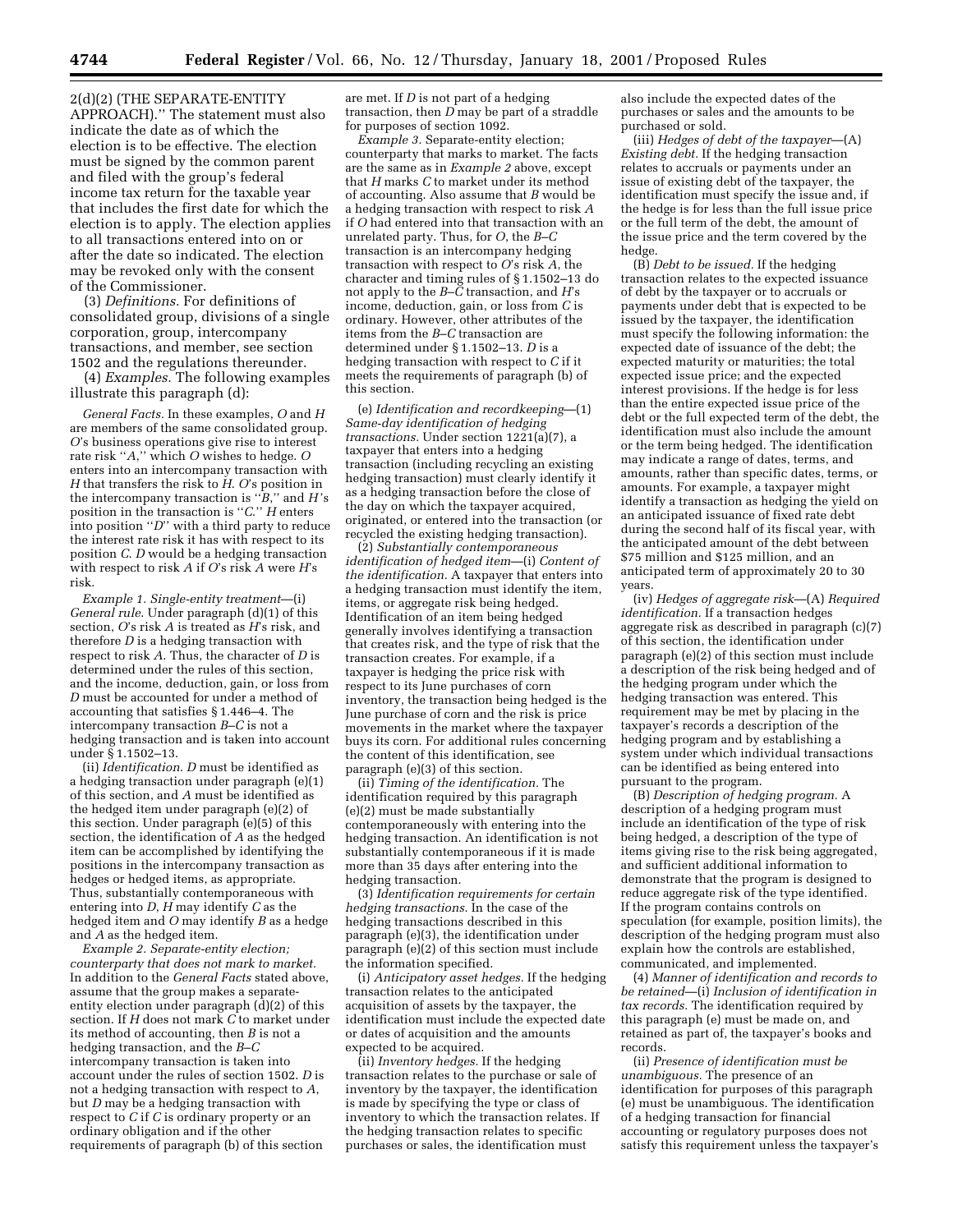books and records indicate that the identification is also being made for tax purposes. The taxpayer may indicate that individual hedging transactions, or a class or classes of hedging transactions, that are identified for financial accounting or regulatory purposes are also being identified as hedging transactions for purposes of this section.

(iii) *Manner of identification.* The taxpayer may separately and explicitly make each identification, or, so long as paragraph (e)(4)(ii) of this section is satisfied, the taxpayer may establish a system pursuant to which the identification is indicated by the type of transaction or by the manner in which the transaction is consummated or recorded. An identification under this system is made at the later of the time that the system is established or the time that the transaction satisfies the terms of the system by being entered, or by being consummated or recorded, in the designated fashion.

(iv) *Examples.* The following examples illustrate the principles of paragraph (e)(4)(iii) of this section and assume that the other requirements of paragraph (e) are satisfied.

(A) A taxpayer can make an identification by designating a hedging transaction for (or placing it in) an account that has been identified as containing only hedges of a specified item (or of specified items or specified aggregate risk).

(B) A taxpayer can make an identification by including and retaining in its books and records a statement that designates all future transactions in a specified derivative product as hedges of a specified item, items, or aggregate risk.

(C) A taxpayer can make an identification by designating a certain mark, a certain form, or a certain legend as meaning that a transaction is a hedge of a specified item (or of specified items or a specified aggregate risk). Identification can be made by placing the designated mark on a record of the transaction (for example, trading ticket, purchase order, or trade confirmation) or by using the designated form or a record that contains the designated legend.

(5) *Identification of hedges involving members of the same consolidated group*—(i) *General rule: single-entity approach.* A member of a consolidated group must satisfy the requirements of this paragraph (e) as if all of the members of the group were divisions of a single corporation. Thus, the member entering into the hedging transaction with a third party must identify the hedging transaction under paragraph (e)(1) of this section. Under paragraph (e)(2) of this section, that member must also identify the item, items, or aggregate risk that is being hedged, even if the item, items, or aggregate risk relates primarily or entirely to other members of the group. If the members of a group use intercompany transactions to transfer risk within the group, the requirements of paragraph (e)(2) of this section may be met by identifying the intercompany transactions, and the risks hedged by the intercompany transactions, as hedges or hedged items, as appropriate. Because identification of the intercompany transaction as a hedge serves solely to

identify the hedged item, the identification is timely if made within the period required by paragraph (e)(2) of this section. For example, if a member transfers risk in an intercompany transaction, it may identify under the rules of this paragraph (e) both its position in that transaction and the item, items, or aggregate risk being hedged. The member that hedges the risk outside the group may identify under the rules of this paragraph (e) both its position with the third party and its position in the intercompany transaction. Paragraph (d)(4) *Example 1* of this section illustrates this identification.

(ii) *Rule for consolidated groups making the separate-entity election.* If a consolidated group makes the separate-entity election under paragraph  $(d)(2)$  of this section, each member of the group must satisfy the requirements of this paragraph (e) as though it were not a member of a consolidated group.

(6) *Consistency with section 1256(e)(2)*. Any identification for purposes of section 1256(e)(2) is also an identification for purposes of paragraph (e)(1) of this section.

(f) *Effect of identification and nonidentification*—(1) *Transactions identified*— (i) *In general*. If a taxpayer identifies a transaction as a hedging transaction for purposes of paragraph (e)(1) of this section, the identification is binding with respect to gain, whether or not all of the requirements of paragraph (e) are satisfied. Thus, gain from that transaction is ordinary income. If the transaction is not in fact a hedging transaction described in paragraph (b) of this section, however, paragraphs (a)(1) and (2) of this section do not apply and the character of loss is determined without reference to whether the transaction is a surrogate for a noncapital asset, serves as insurance against a business risk, serves a hedging function, or serves a similar function or purpose. Thus, the taxpayer's identification of the transaction as a hedging transaction does not itself make loss from the transaction ordinary.

(ii) *Inadvertent identification.* Notwithstanding paragraph (f)(1)(i) of this section, if the taxpayer identifies a transaction as a hedging transaction for purposes of paragraph (e) of this section, the character of the gain is determined as if the transaction had not been identified as a hedging transaction if—

 $(A)$  The transaction is not a hedging transaction (as defined in paragraph (b) of this section);

(B) The identification of the transaction as a hedging transaction was due to inadvertent error; and

(C) All of the taxpayer's transactions in all open years are being treated on either original or, if necessary, amended returns in a manner consistent with the principles of this section.

(2) *Transactions not identified*—(i) *In general.* Except as provided in paragraphs  $(f)(2)(ii)$  and  $(iii)$  of this section, the absence of an identification that satisfies the requirements of paragraph (e)(1) of this section is binding and establishes that a transaction is not a hedging transaction. Thus, subject to the exceptions, the rules of paragraphs (a)(1) and (2) of this section do

not apply, and the character of gain or loss is determined without reference to whether the transaction is a surrogate for a noncapital asset, serves as insurance against a business risk, serves a hedging function, or serves a similar function or purpose.

(ii) *Inadvertent error.* If a taxpayer does not make an identification that satisfies the requirements of paragraph (e) of this section, the taxpayer may treat gain or loss from the transaction as ordinary income or loss under paragraph (a)(1) or (2) of this section if—

(A) The transaction is a hedging transaction (as defined in paragraph (b) of this section);

(B) The failure to identify the transaction was due to inadvertent error; and

(C) All of the taxpayer's hedging transactions in all open years are being treated on either original or, if necessary, amended returns as provided in paragraphs (a)(1) and (2) of this section.

(iii) *Anti-abuse rule.* If a taxpayer does not make an identification that satisfies all the requirements of paragraph (e) of this section but the taxpayer has no reasonable grounds for treating the transaction as other than a hedging transaction, then gain from the transaction is ordinary. The reasonableness of the taxpayer's failure to identify a transaction is determined by taking into consideration not only the requirements of paragraph (b) of this section but also the taxpayer's treatment of the transaction for financial accounting or other purposes and the taxpayer's identification of similar transactions as hedging transactions.

(3) *Transactions by members of a consolidated group*—(i) *Single-entity approach.* If a consolidated group is under the general rule of paragraph  $(d)(1)$  of this section (the single-entity approach), the rules of this paragraph (f) apply only to transactions that are not intercompany transactions.

(ii) *Separate-entity election.* If a consolidated group has made the election under paragraph  $(d)(2)$  of this section, then, in addition to the rules of paragraphs (f)(1) and (2) of this section, the following rules apply:

(A) If an intercompany transaction is identified as a hedging transaction but does not meet the requirements of paragraphs  $(d)(2)(ii)(A)$  and  $(B)$  of this section, then, notwithstanding any contrary provision in § 1.1502–13, each party to the transaction is subject to the rules of paragraph (f)(1) of this section with respect to the transaction as though it had incorrectly identified its position in the transaction as a hedging transaction.

(B) If a transaction meets the requirements of paragraphs  $(d)(2)(ii)$  (A) and  $(B)$  of this section but the transaction is not identified as a hedging transaction, each party to the transaction is subject to the rules of paragraph (f)(2) of this section. (Because the transaction is an intercompany hedging transaction, the character and timing rules of § 1.1502–13 do not apply. See paragraph  $(d)(2)(iii)(A)$  of this section.)

(g) *Effective date.* The rules of this section apply to transactions entered into on or after January 18, 2001.

Par. 2. Section 1.1256(e)-1 is revised to read as follows: